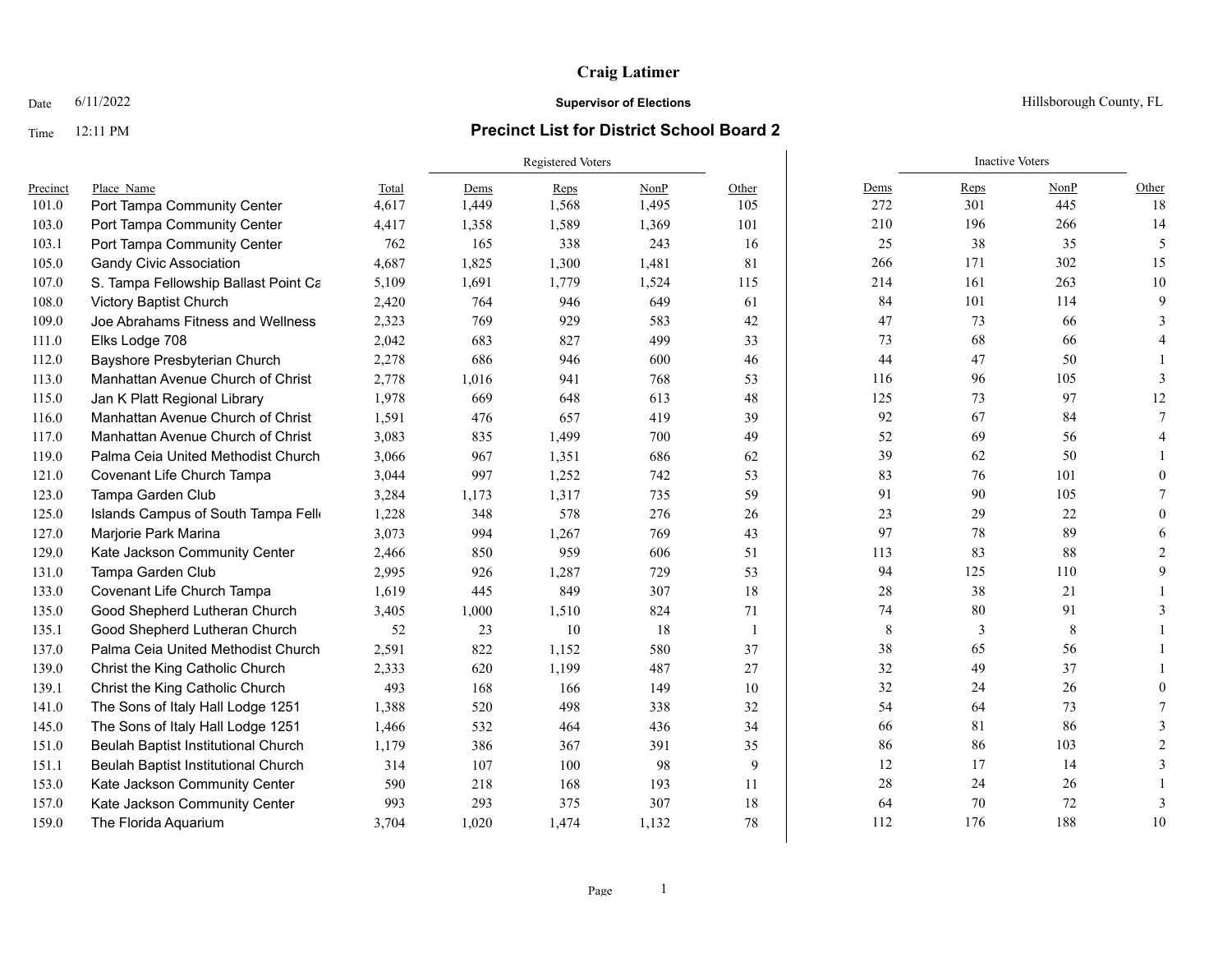### Time 12:11 PM **Precinct List for District School Board 2**

|          |                                            |                | Registered Voters |          |               |                |              | <b>Inactive Voters</b> |                |                          |  |  |
|----------|--------------------------------------------|----------------|-------------------|----------|---------------|----------------|--------------|------------------------|----------------|--------------------------|--|--|
| Precinct | Place Name                                 | Total          | Dems              | Reps     | NonP          | Other          | Dems         | Reps                   | NonP           | Other                    |  |  |
| 160.0    | First Baptist Church of Tampa              | 2,079          | 711               | 616      | 700           | 52             | 137          | 104                    | 162            | -11                      |  |  |
| 161.0    | The Florida Aquarium                       | 2,460          | 732               | 835      | 840           | 53             | 131          | 137                    | 190            | 17                       |  |  |
| 163.0    | Vista 400                                  | 835            | 407               | 189      | 220           | 19             | 57           | 33                     | 45             | $\overline{\phantom{0}}$ |  |  |
| 165.0    | First Baptist Church of Tampa              | 918            | 319               | 262      | 306           | 31             | 333          | 202                    | 537            |                          |  |  |
| 165.1    | First Baptist Church of Tampa              | 388            | 142               | 120      | 114           | 12             | $22\,$       | 14                     | 23             |                          |  |  |
| 169.1    | Beulah Baptist Institutional Church        | 912            | 383               | 206      | 307           | 16             | 55           | 45                     | 86             |                          |  |  |
| 169.2    | <b>Beulah Baptist Institutional Church</b> | 224            | 94                | 55       | 73            | 2              | 14           | 5                      | 11             |                          |  |  |
| 169.4    | Beulah Baptist Institutional Church        | 22             | 7                 | 12       | $\mathcal{E}$ | $\theta$       | 2            | 2                      | $\overline{2}$ |                          |  |  |
| 169.7    | Beulah Baptist Institutional Church        | $\theta$       | $\mathbf{0}$      | $\Omega$ | $\theta$      | $\theta$       | $\theta$     | $\theta$               |                |                          |  |  |
| 176.0    | The Sons of Italy Hall Lodge 1251          | 1,624          | 671               | 465      | 461           | 27             | 46           | 28                     | 43             |                          |  |  |
| 176.1    | The Sons of Italy Hall Lodge 1251          | 331            | 137               | 97       | 93            | $\overline{4}$ | 13           | 6                      | 9              |                          |  |  |
| 179.0    | West Shore Baptist Church                  | 1,792          | 688               | 537      | 536           | 31             | 67           | 41                     | $70\,$         |                          |  |  |
| 301.0    | <b>Concord Baptist Church</b>              | 931            | 431               | 187      | 301           | 12             | 68           | 26                     | 57             |                          |  |  |
| 301.1    | <b>Concord Baptist Church</b>              | $\overline{2}$ | $\theta$          |          |               | $\theta$       | $\theta$     | $\mathbf{0}$           | $\overline{2}$ |                          |  |  |
| 301.2    | <b>Concord Baptist Church</b>              | $\theta$       | $\theta$          | $\Omega$ | $\theta$      | $\theta$       | $\theta$     | $\theta$               | $\theta$       |                          |  |  |
| 829.0    | Centro Cristiano Hispano                   | 3,928          | 1,471             | 1,199    | 1,180         | 78             | 200          | 124                    | 186            | 15                       |  |  |
| 830.0    | Kings Avenue Baptist Church                | 2,224          | 880               | 612      | 701           | 31             | 86           | 49                     | 66             |                          |  |  |
| 832.0    | Kings Avenue Baptist Church                | 3,617          | 1,341             | 1,069    | 1,128         | 79             | 168          | 92                     | 195            |                          |  |  |
| 834.0    | Christ Community Church of Brandon         | 2,254          | 1,002             | 491      | 711           | 50             | 129          | 47                     | 100            |                          |  |  |
| 914.0    | South Bay Church                           | 888            | 371               | 159      | 325           | 33             | 17           | 8                      | 19             |                          |  |  |
| 914.1    | South Bay Church                           | 757            | 306               | 220      | 213           | 18             | 30           | 15                     | 28             |                          |  |  |
| 914.2    | South Bay Church                           | 712            | 372               | 144      | 186           | 10             | 16           | 10                     | 12             |                          |  |  |
| 914.3    | South Bay Church                           | $\overline{2}$ | $\mathfrak{2}$    | $\theta$ | $\mathbf{0}$  | $\theta$       | $\mathbf{0}$ | $\mathbf{0}$           | $\mathbf{0}$   |                          |  |  |
| 915.0    | South Bay Church                           | 1,205          | 519               | 280      | 375           | 31             | 57           | 29                     | 49             |                          |  |  |
| 916.0    | South Bay Church                           | 3,230          | 1,498             | 574      | 1,101         | 57             | 95           | 52                     | 80             |                          |  |  |
| 920.0    | South Bay Church                           | 262            | 111               | 57       | 83            | 11             | $\,8\,$      | 9                      | 3              |                          |  |  |
| 930.0    | <b>Waterset Clubhouse</b>                  | 2,162          | 750               | 678      | 680           | 54             | 82           | 66                     | 90             |                          |  |  |
| 931.0    | Calvary Lutheran Church                    | 1,015          | 308               | 412      | 275           | 20             | 20           | 33                     | 27             |                          |  |  |
| 931.1    | Calvary Lutheran Church                    | $\mathbf{0}$   | $\theta$          | $\theta$ | $\theta$      | $\theta$       | $\mathbf{0}$ | $\boldsymbol{0}$       | $\mathbf{0}$   |                          |  |  |
| 932.0    | Calvary Lutheran Church                    | 3,275          | 1,451             | 696      | 1,058         | 70             | 142          | 74                     | 160            |                          |  |  |
| 932.1    | Calvary Lutheran Church                    | 1,491          | 620               | 343      | 496           | 32             | 57           | 48                     | 53             |                          |  |  |
| 932.2    | Calvary Lutheran Church                    | 549            | 238               | 104      | 198           | 9              | 18           | 12                     | 20             |                          |  |  |
| 932.3    | Calvary Lutheran Church                    | 514            | 198               | 111      | 193           | 12             | 10           | $\overline{7}$         | 10             | $\Omega$                 |  |  |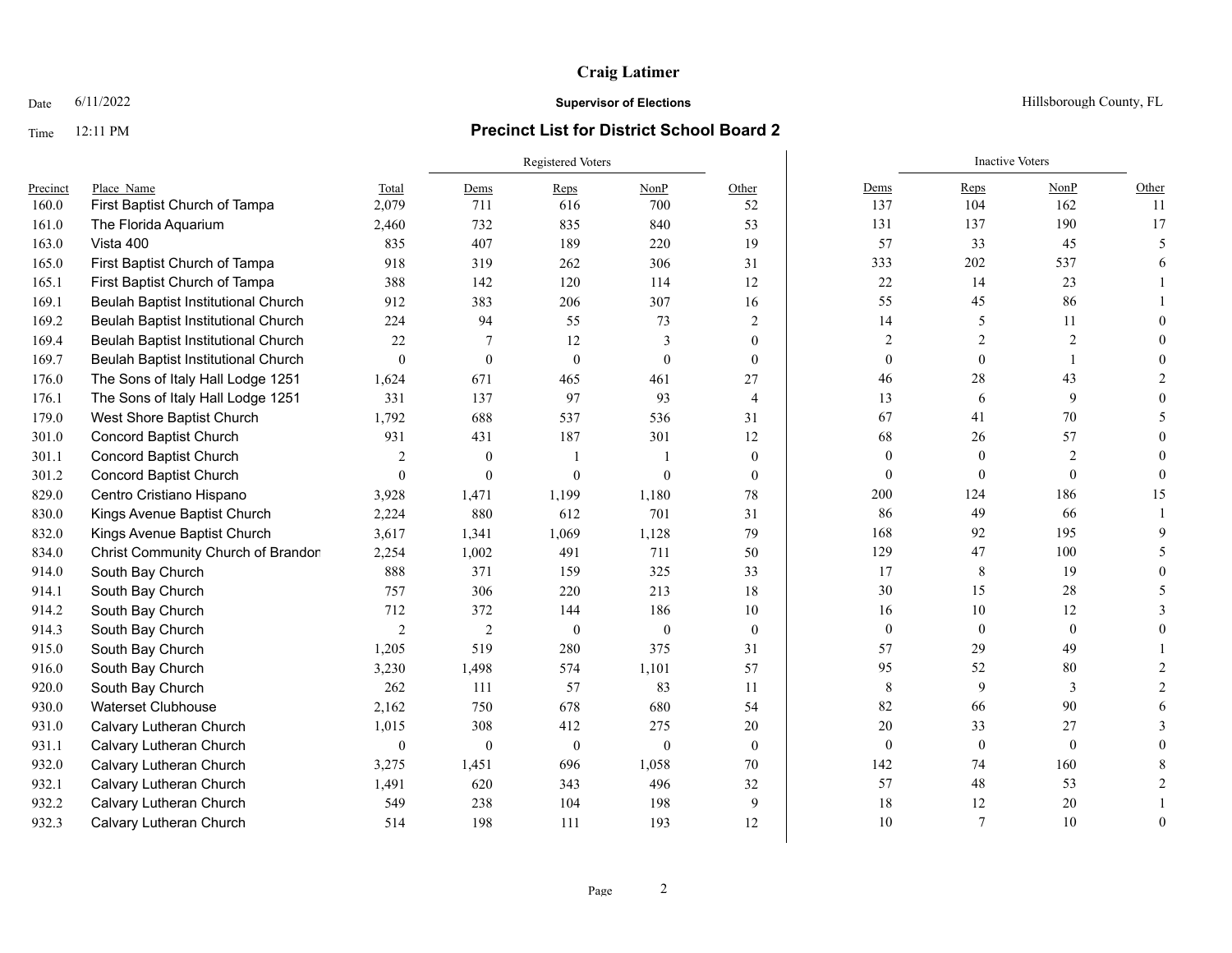## Time 12:11 PM **Precinct List for District School Board 2**

|          |                                      |                |                  | Registered Voters |                |              | <b>Inactive Voters</b> |                  |                  |          |
|----------|--------------------------------------|----------------|------------------|-------------------|----------------|--------------|------------------------|------------------|------------------|----------|
| Precinct | Place Name                           | Total          | Dems             | Reps              | NonP           | Other        | Dems                   | Reps             | NonP             | Other    |
| 932.4    | Calvary Lutheran Church              | $\mathfrak{D}$ |                  | $\theta$          |                | $\theta$     | $\Omega$               | $\theta$         | $\theta$         | $\Omega$ |
| 933.0    | Calvary Lutheran Church              | 1,252          | 358              | 477               | 376            | 41           | 8                      |                  | 10               |          |
| 933.1    | Calvary Lutheran Church              | 364            | 140              | 103               | 111            | 10           |                        |                  | 2                |          |
| 933.2    | Calvary Lutheran Church              | 325            | 82               | 155               | 82             | 6            | 7                      |                  | 8                |          |
| 934.0    | <b>Waterset Clubhouse</b>            | 2,789          | 795              | 1,110             | 800            | 84           | 48                     | 78               | 97               |          |
| 936.0    | St Anne Catholic Church              | 2,214          | 409              | 1,239             | 509            | 57           | 44                     | 73               | 54               |          |
| 937.0    | Apollo Beach Recreation Center       | 2,718          | 518              | 1,497             | 648            | 55           | 42                     | 98               | 65               |          |
| 938.0    | First Baptist Church Of Gibsonton    | 293            | 71               | 98                | 116            | 8            | 8                      | 9                | 19               |          |
| 939.0    | Apollo Beach Campus of Bell Shoals   | 3,640          | 949              | 1,618             | 987            | 86           | 94                     | 132              | 104              |          |
| 939.1    | Apollo Beach Campus of Bell Shoals   | $\overline{2}$ | $\mathbf{0}$     | $\overline{2}$    | $\theta$       | $\theta$     | $\overline{0}$         | $\theta$         | $\theta$         |          |
| 940.0    | <b>Gardenville Recreation Center</b> | 146            | 34               | 53                | 56             | 3            | 10                     | 8                | 8                |          |
| 941.0    | Apollo Beach Recreation Center       | 1,729          | 285              | 942               | 453            | 49           | 37                     | 69               | 43               |          |
| 942.0    | <b>Gardenville Recreation Center</b> | 3,695          | 1,650            | 765               | 1,227          | 53           | 146                    | 81               | 147              |          |
| 942.1    | <b>Gardenville Recreation Center</b> | 1,453          | 692              | 283               | 441            | 37           | 48                     | 29               | 45               |          |
| 942.2    | <b>Gardenville Recreation Center</b> |                | $\boldsymbol{0}$ | - 1               | $\overline{0}$ | $\mathbf{0}$ | $\boldsymbol{0}$       | $\boldsymbol{0}$ | $\boldsymbol{0}$ |          |
| 943.0    | First Baptist Church Of Gibsonton    | 2,051          | 742              | 527               | 726            | 56           | 79                     | 49               | 105              |          |
| 944.0    | South Shore United Methodist Churcl  | 1,056          | 442              | 277               | 309            | 28           | 24                     | 11               | 16               |          |
| 944.1    | South Shore United Methodist Churcl  | 1,910          | 770              | 495               | 611            | 34           | 73                     | 46               | 62               |          |
| 944.2    | South Shore United Methodist Churcl  | 1,166          | 455              | 356               | 323            | 32           | 30                     | 26               | 27               |          |
| 944.3    | South Shore United Methodist Churcl  | 658            | 308              | 129               | 207            | 14           | 13                     | 9                | 9                |          |
| 944.4    | South Shore United Methodist Churcl  | 1,577          | 641              | 396               | 485            | 55           | 30                     | 21               | 19               |          |
| 945.0    | First Baptist Church Of Gibsonton    | 966            | 302              | 300               | 343            | 21           | 30                     | 31               | 65               |          |
| 946.0    | The Alley at SouthShore              | 4,409          | 1,852            | 1,039             | 1,432          | 86           | 193                    | 117              | 182              | 10       |
| 946.1    | The Alley at SouthShore              | 941            | 399              | 244               | 270            | 28           | 48                     | 40               | 48               |          |
| 946.2    | The Alley at SouthShore              | 664            | 290              | 119               | 236            | 19           | 13                     | 2                | 12               |          |
| 946.3    | The Alley at SouthShore              | 605            | 256              | 152               | 183            | 14           | 9                      | 16               | 17               |          |
| 946.4    | The Alley at SouthShore              | 484            | 196              | 114               | 162            | 12           | $\overline{2}$         | 3                | 9                |          |
| 947.0    | Summerfield Crossing Community Ce    | 5,885          | 2,417            | 1,533             | 1,825          | 110          | 280                    | 169              | 236              | 10       |
| 949.0    | <b>Rivercrest Clubhouse</b>          | 4,408          | 1,654            | 1,370             | 1,300          | 84           | 161                    | 132              | 142              |          |
| 949.1    | <b>Rivercrest Clubhouse</b>          | 722            | 311              | 176               | 213            | 22           | 20                     | 24               | 27               |          |
| 949.2    | <b>Rivercrest Clubhouse</b>          | 4              | $\mathbf{0}$     | $\overline{1}$    | 3              | $\mathbf{0}$ | $\mathbf{0}$           | $\theta$         | $\theta$         |          |
| 949.3    | <b>Rivercrest Clubhouse</b>          | 405            | 152              | 85                | 160            | 8            | 10                     | 3                |                  |          |
| 953.0    | <b>Riverview Civic Center</b>        | 2,982          | 906              | 1,193             | 818            | 65           | 80                     | 99               | 105              |          |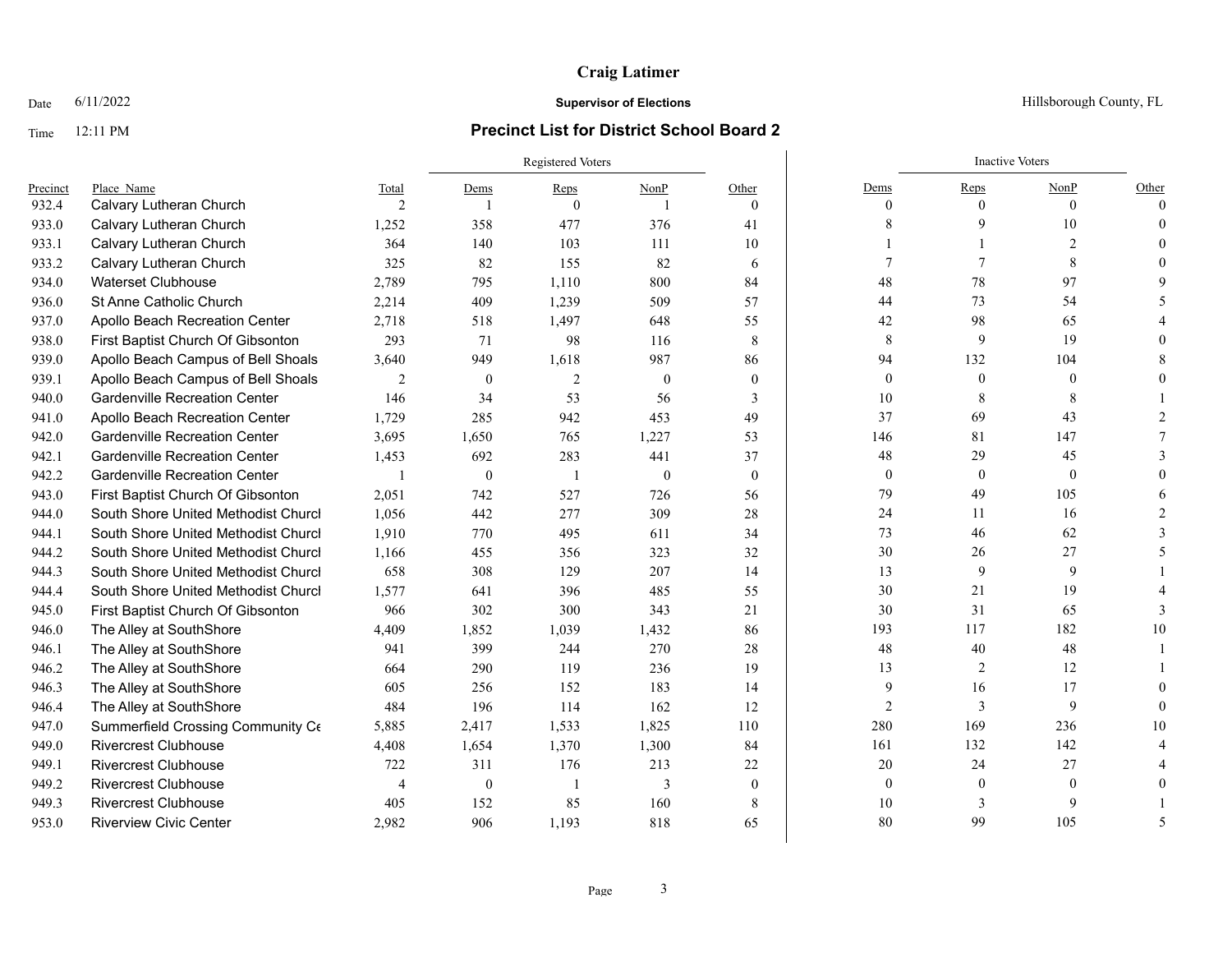### Time 12:11 PM **Precinct List for District School Board 2**

|          |                                          |          | <b>Registered Voters</b> |                |                |                |                  | <b>Inactive Voters</b> |              |       |
|----------|------------------------------------------|----------|--------------------------|----------------|----------------|----------------|------------------|------------------------|--------------|-------|
| Precinct | Place Name                               | Total    | Dems                     | Reps           | NonP           | Other          | Dems             | Reps                   | NonP         | Other |
| 955.0    | Desoto Masonic Lodge #105                | 2,561    | 732                      | 1,047          | 733            | 49             | 56               | 64                     | 73           |       |
| 957.0    | Providence West Community Center         | 1,648    | 610                      | 485            | 522            | 31             | 63               | 47                     | 67           |       |
| 958.0    | South Shore United Methodist Churcl      | 2,425    | 988                      | 573            | 814            | 50             | 96               | 56                     | 66           |       |
| 960.0    | <b>Riverview Memorial VFW Post 8108</b>  | 990      | 230                      | 449            | 289            | 22             | 17               | 31                     | 31           |       |
| 961.1    | <b>Emanuel P Johnson Recreation Cent</b> | $\theta$ | $\mathbf{0}$             | $\mathbf{0}$   | $\theta$       | $\mathbf{0}$   | $\boldsymbol{0}$ | $\mathbf{0}$           | $\mathbf{0}$ |       |
| 962.0    | First Baptist Church of Riverview        | 1,780    | 671                      | 487            | 587            | 35             | 52               | 40                     | 41           |       |
| 962.1    | First Baptist Church of Riverview        | 155      | 58                       | 42             | 52             | 3              | 4                | $\mathbf{0}$           | 3            |       |
| 962.2    | First Baptist Church of Riverview        | 1,490    | 600                      | 287            | 566            | 37             | $22\,$           | 12                     | 27           |       |
| 963.0    | <b>Emanuel P Johnson Recreation Cent</b> | 71       | 24                       | 22             | 24             |                | 5                |                        | 6            |       |
| 966.0    | Emanuel P Johnson Recreation Cent        | 30       | 17                       | $\overline{2}$ | 9              | 2              | $\Omega$         |                        | $\Omega$     |       |
| 966.1    | <b>Emanuel P Johnson Recreation Cent</b> | 1,933    | 691                      | 484            | 724            | 34             | 59               | 24                     | 60           |       |
| 970.0    | <b>Blessed Sacrament Catholic Church</b> | 315      | 105                      | 106            | 100            | 4              | 8                | 6                      | 10           |       |
| 974.0    | Bell Shoals Baptist Church Palm Rive     | 729      | 314                      | 138            | 266            | 11             | 45               | 22                     | 43           |       |
| 975.0    | <b>Gardenville Recreation Center</b>     | 492      | 195                      | 101            | 188            | 8              | 28               | 18                     | 58           |       |
| 976.0    | First Baptist Church Of Gibsonton        | 15       | 5                        |                | 3              | $\theta$       | $\theta$         | $\mathbf{0}$           |              |       |
| 977.0    | Calvary Lutheran Church                  | 23       | 6                        | 6              | 10             |                | 4                |                        | 5            |       |
| 979.0    | <b>Rivercrest Clubhouse</b>              | 2,332    | 926                      | 557            | 805            | 44             | 93               | 59                     | 75           |       |
| 979.1    | <b>Rivercrest Clubhouse</b>              | 123      | 62                       | 19             | 40             | 2              | 5                | $\overline{2}$         | 6            |       |
| 980.0    | Summerfield Crossing Community Ce        | 1,519    | 589                      | 405            | 495            | 30             | 58               | 48                     | 73           |       |
| 980.1    | Summerfield Crossing Community Ce        | 210      | 72                       | 52             | 83             | 3              | 10               | 7                      | 11           |       |
| 981.0    | Summerfield Crossing Community Ce        | 2,220    | 883                      | 581            | 716            | 40             | 78               | 70                     | 71           |       |
| 982.0    | Summerfield Crossing Community Ce        | 1,648    | 534                      | 485            | 575            | 54             | 33               | 17                     | 37           |       |
| 983.0    | Providence West Community Center         | 1,620    | 573                      | 535            | 480            | 32             | 41               | 53                     | 58           |       |
| 985.0    | St Anne Catholic Church                  | 398      | 121                      | 162            | 102            | 13             | 12               | 13                     | 12           |       |
| 986.0    | The Alley at SouthShore                  | 2,468    | 986                      | 616            | 804            | 62             | 57               | 46                     | 72           | 10    |
| 986.1    | The Alley at SouthShore                  | 594      | 237                      | 167            | 173            | 17             | 59               | 31                     | 48           |       |
| 986.2    | The Alley at SouthShore                  | 650      | 259                      | 131            | 244            | 16             | 8                | 2                      | 5            |       |
| 986.3    | The Alley at SouthShore                  | 61       | 22                       | 11             | 26             | 2              |                  |                        |              |       |
| 986.4    | The Alley at SouthShore                  |          | $\theta$                 | $\theta$       | $\overline{1}$ | $\theta$       | $\Omega$         | $\theta$               | $\theta$     |       |
| 987.0    | <b>Rivercrest Clubhouse</b>              | 956      | 320                      | 314            | 310            | 12             | 20               | 30                     | 26           |       |
| 987.1    | <b>Rivercrest Clubhouse</b>              | 572      | 189                      | 168            | 199            | 16             | 8                | 3                      | 9            |       |
| 988.0    | <b>Riverview Civic Center</b>            | 189      | 76                       | 37             | 72             | $\overline{4}$ | 11               |                        | 14           |       |
| 989.0    | <b>Riverview Civic Center</b>            | 852      | 295                      | 272            | 270            | 15             | 62               | 32                     | 69           |       |